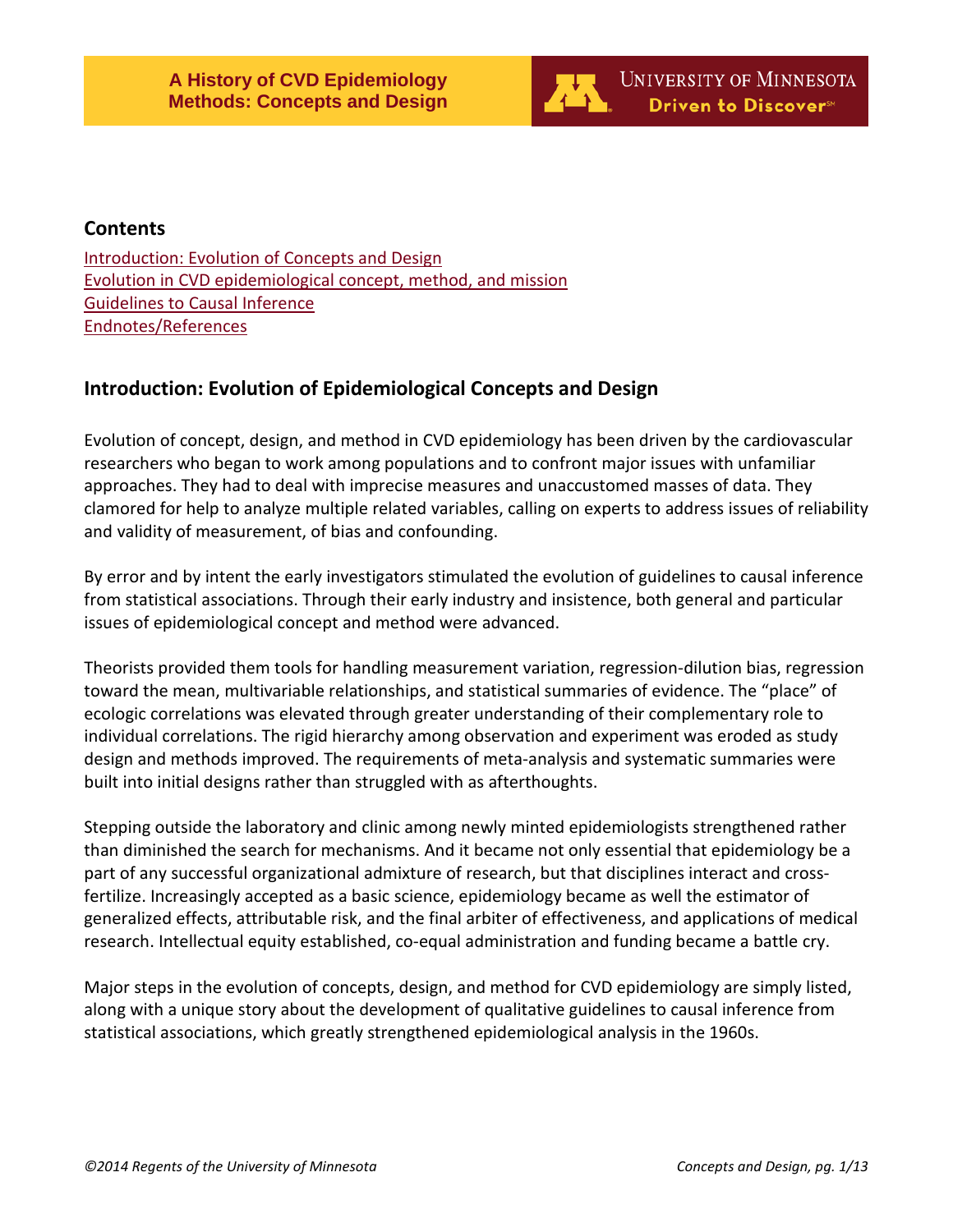

# <span id="page-1-0"></span>**Evolution in CVD epidemiological concept, method, and mission**

- From case series, to case-control, survey, cohort-prospective observations, and trials
- From single to multi-factor risk prediction and prevention strategy
- From single to multi-disciplinary research on causality and prevention
- From individual to cross-cultural comparisons of causes and risk of disease
- Advance of causal inference in analysis of observed associations (by Koch-Henle, Yerushalmy, Palmer, Sartwell, Lilienfeld, Hammond, Hill, Popper, Evans, Rothman, et al. ), approaching the strength of experiments
- Novel methods, strategies, and populations are enlisted for carrying out mass surveys and preventive trials
- Statistical summaries and meta-analysis of evidence are advanced and planned, a priori
- CVD epidemiology becomes the strength and handmaiden of genetics in the modern drive toward "personalized medicine" and away from studies related to the public health
- Epidemiology develops the life course concept and study of disease and health
- It evolves from secondary to primary to 'primordial' prevention of high risk in the first place
- It complements the medical strategy with a population-wide approach to prevention, from a focus on affluent populations to a global epidemiology of health inequities

Among the stories of the evolution in concept and method in chronic disease epidemiology is a dramatic one about development of the guidelines to causal inference from observed associations. Their practical logic remains useful in epidemiological thinking about causality, though it they are now complemented by more quantitative strategies.

<span id="page-1-1"></span>We begin with a truism from Henry James: "The whole of anything is never told."

# **Guidelines to Causal Inference from Epidemiological Associations: Origins and Early Evolution, 1957-1965**

The guidelines to causal inference from statistical associations widely used in chronic disease epidemiology today sought to adapt the shortcomings for observational science of the classic Henle-Koch causal postulates (1). The criteria are attributed to two sources: the formulation published in Smoking and Health: Report of the Advisory Committee to the Surgeon General of the Public Health Service in 1964 ( 2), which helped that committee conclude that cigarette smoking caused lung cancer, and that published the following year as Environment and Disease. Association or Causation?, a more extensive but similar version from the President's Address to the Occupational Health Section of the Royal Society of Medicine by pioneer British statistician-epidemiologist, Austin Bradford Hill ( 3 ).

Our story recounts a little-known but critical series of formative events and exchanges among experts who, in fact, created the guidelines employed by the U.S. Advisory Committee, a story constructed from the serial published dialogue of U.S. thinkers in which the criteria were honed, and from personal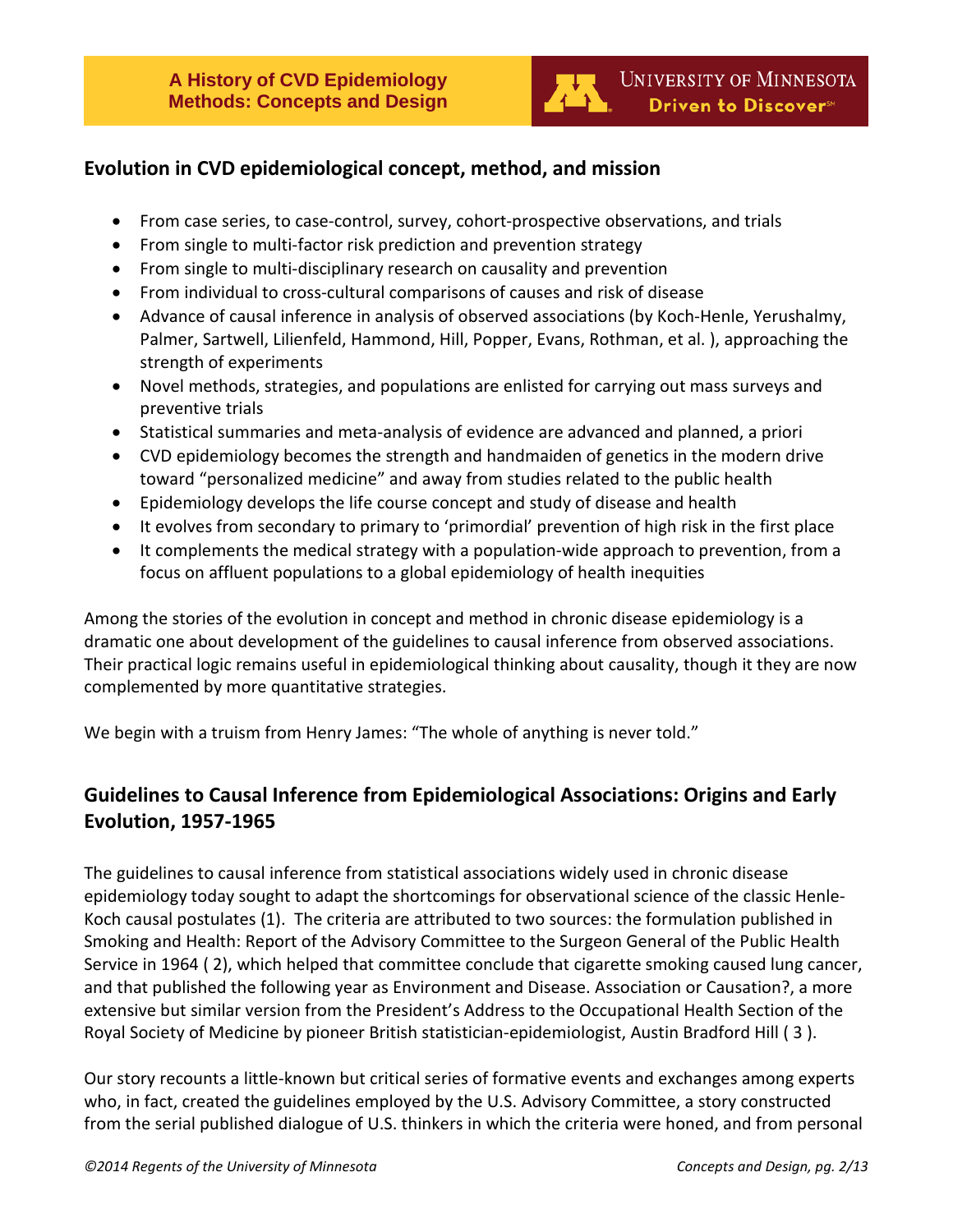

experience with some of the principals involved. In our pursuit of the history of CVD epidemiology, we noted and were puzzled that Bradford Hill's criteria, published the year following the widely quoted U.S. Surgeon General's Report, made attribution neither to the elegant formulation by the Surgeon General's Advisors nor to the prior published exchanges among the American scientists who developed those criteria between 1957 and 1964. Then we noticed with equal surprise that the Advisory Committee to the Surgeon General also mysteriously "produced" the criteria they used to such advantage in their systematic deliberations on smoking, also without acknowledgment of their origins and evolution to the state they found so useful in their causal deliberations about cigarette smoking.

These constitute the main parts of our story, in which we bring a ray of light from original sources about this joint UK and U.S. omission of professional courtesy and proper attribution. This tale intends to complement more scholarly accounts of how the guidelines have since evolved to a more quantitative and "unified concept" for causal analysis, applicable both to communicable and noncommunicable diseases (4,5). It ignores subsequent debate about rationale and logic and whether the guidelines are subjective and "unscientific" (6,7). And it also illustrates the intimate participation in the formative process by several pioneer actors and thoughtful leaders in the development of modern epidemiology, among which were our long- term and close colleagues.

## **Ancel Keys incited the ire**

The sequence of events on the North American side seems to have originated with a January, 1953 lecture given by Minnesota physiologist, Ancel Keys, on "A Newer Public Health." It was delivered before an apparently sympathetic audience of pioneers in CVD epidemiology, including Frederick Epstein and Ernst Boas, at the Mt. Sinai Hospital of New York City, and published the same year in that hospital's Journal (8). In this early presentation, Keys reviewed the clinical, bench, and population evidence supporting the diet-blood lipid-atherosclerosis relation and proposed a hypothesis about modifiable causes of the newly recognized epidemic of heart attacks.

Keys's extensive, multi-causal argument included a curvilinear ecologic correlation he found among 6 countries for national fat consumption data from the Food and Agriculture Organization of the United Nations (FAO) and data on cardiac death rates from the World Health Organization (WHO) (Figure 1, below). He chose data available from nations in which he, as an expert in international nutrition and food data, had most confidence in their quality as "fully comparable dietary and vital statistics data" (8, pg. 133). The crude ecologic association was a relatively minor piece of his wide-ranging review and reasoned argument, followed by modest claims: "that dietary fat somehow is associated with cardiac disease mortality at least in middle age" (8, pg.134).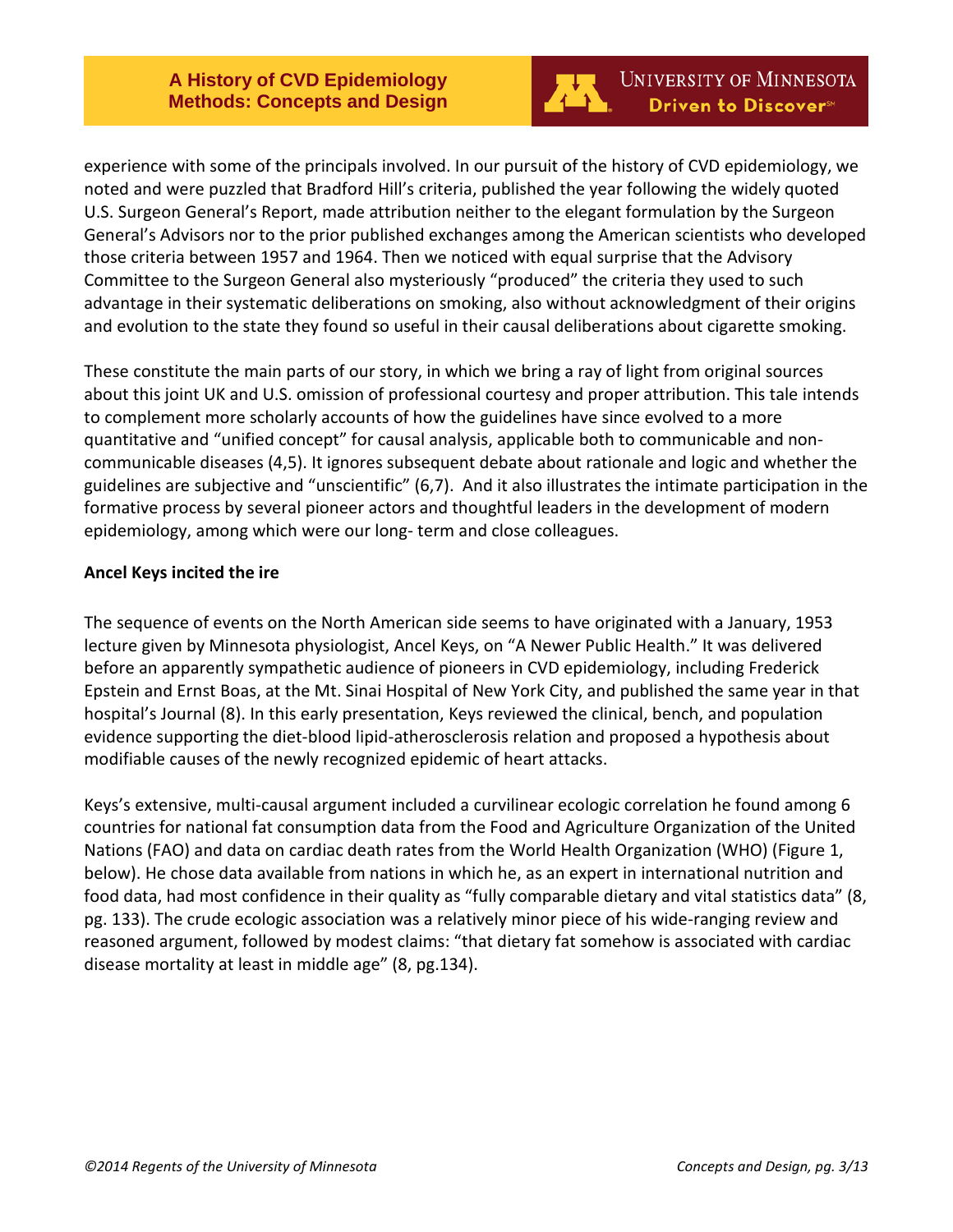



*Figure 1: "Mortality from degenerative heart diseases (categories 93 and 94 in the Revision of 1938, categories 420 and 422 in the Revision of 1948), International List. National vital statistics from official sources. Fat calories as percentage of total calories calculated from national food balance data for 1949 supplied by the Nutrition Division, Food and Agriculture Organization of the United Nations." From the Journal of Mount Sinai Hospital (4). Reproduced with permission.*

## **Herman Hilleboe and Jacob Yerushalmy lit the fire**

As we learned from participants in the first meeting of experts on atherosclerosis called by the World Health Organization (WHO) in Geneva in fall 1955, Keys presented there a less complete and more bluntly self-assured version of his argument, including the fateful figure of the 6-country ecologic correlation. He was challenged in Oxfordian debate style by Regius Professor George Pickering, who skillfully set the debater's trap, asking Keys to cite the single most important piece of evidence in support of his hypothesis. Keys fell into the trap. His one piece, rather than a whole coherent body of evidence, was readily diminished by the wily debater.

Keys presentation also irritated others of the WHO panel: Herman Hilleboe, then New York State Commissioner of Health, and Jacob Yerushalmy, professor of statistics at the University of California, Berkeley. They later wrote, with acerbic, third-person formality: "At that meeting, statements were made about the association between heart disease mortality and fat in the diet. As it later developed, these were based on a few selected countries and were of questionable validity. On their return to the United States the authors reviewed the available data carefully, and the results indicated that the subject required further study" (9, pg. 2344).

Hilleboe and Yerushalmy brought home the vulnerability of Keys's arguments and made the 6-country display an example of bias; of "how the impression that there is a strong association between the mortality from heart disease and proportion of fat available in the diet in different countries assumed the stature of a proved fact" (ibid). They were to use Keys's crude correlation in a polemic about bias,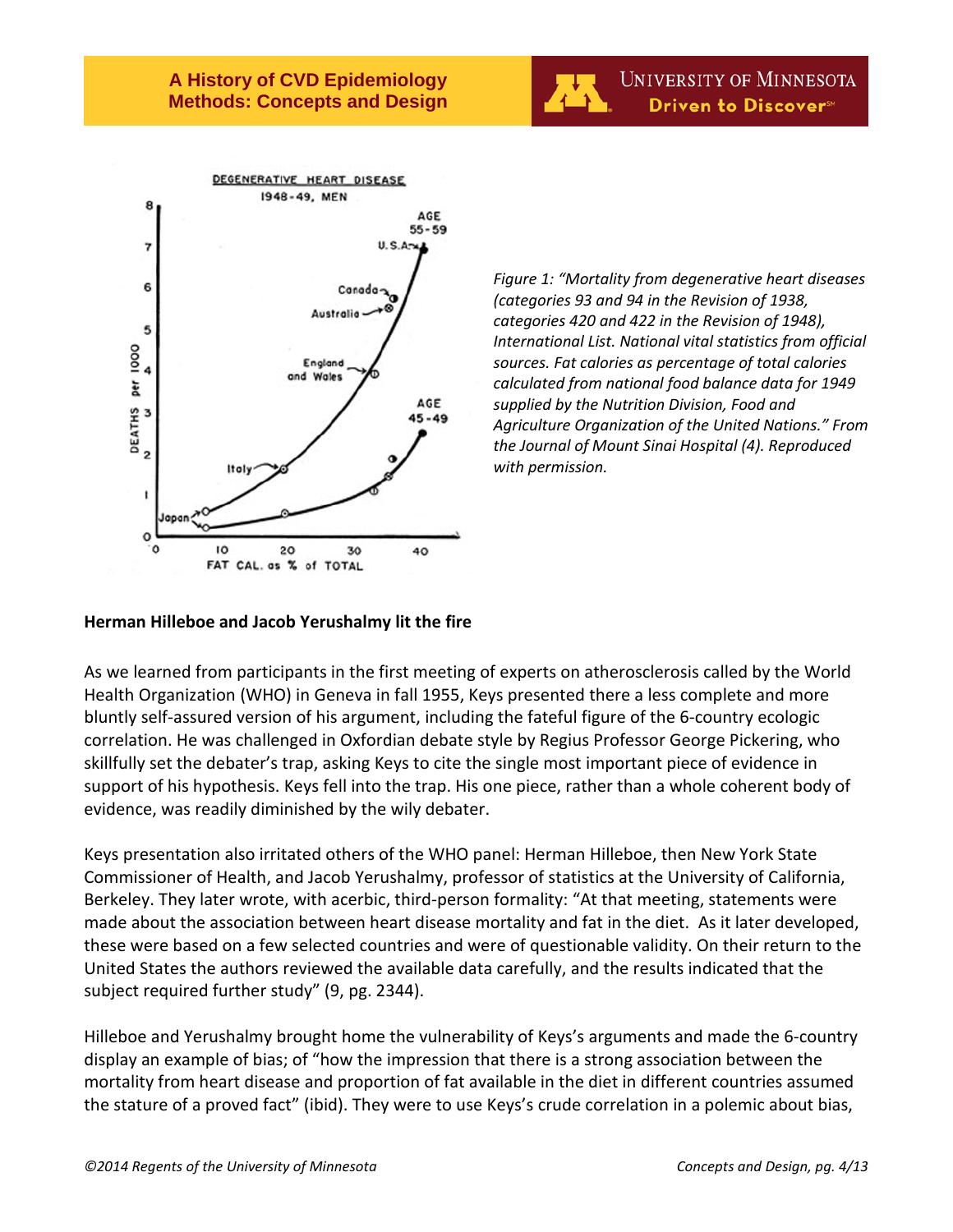

requirements for supplemental evidence, and causal criteria applicable to such epidemiological associations

Two years later, at the 1957 meeting of the prestigious American Epidemiological Society, Yerushalmy and Hilleboe unleashed a dramatic critique of Keys's by-then-remote presentation. They had found the diet fat-heart disease association greatly reduced when tested in data available, without regard for quality, among all 22 nations reported by the FAO. They also found that the association with diet fat consumption was not "specific;" it was equally strong for dietary protein and heart disease and for diet fat and other diseases than cardiac. But they treated the 6-nation ecologic correlation as the sole basis of Keys's diet-heart argument, effectively demolishing its validity for that purpose, and implying that the 6 countries were selected with bias. They soon published this critique as a primer on the limitations of observational evidence for causal inference, a lecture to the naïve (9). (Keys's 6-country correlation has since been widely conflated, both in the medical literature and lay press including Wikipedia, with the much-later cross-cultural prospective study of traditional lifestyles and heart attack by Keys and international colleagues, the Seven Countries Study (10)).

Yerushalmy's and Hilleboe's logic in respect to the ecologic correlation was, nevertheless, impeccable, while their focus on that association, ignoring the whole of Keys's other evidence and argument, was unbalanced. By the time their article appeared, Keys and his scientific colleagues, and much of the research world, had moved on to improved methods and new evidence, with broader vistas about lifestyle, biology, and heart attacks.

The sharp and patronizing tone of the Yerushalmy-Hilleboe critique brought a cloud over the mood of those in the Laboratory of Physiological Hygiene at the University of Minnesota on the day the journal arrived:

It is well known that the indirect method merely suggests that there is an association between the characteristics studied and mortality rates and, further, that no matter how plausible such an association may appear, it is not in itself proof of a cause-effect relationship (9, pg. 2343) . . . At the present time it is possible to conclude only that international statistics on diet and mortality are not sufficiently sensitive to contribute materially to our knowledge concerning their relationship" (9, pg. 2352).

# **A dialectic began**

From this contentious beginning, a rich and protracted "conversation" arose about the interpretation of associations found in epidemiological observations, with a series of editorial articles and letters-tothe-editor replies. In the ensuing process, guidelines for causal inference in epidemiology were progressively honed.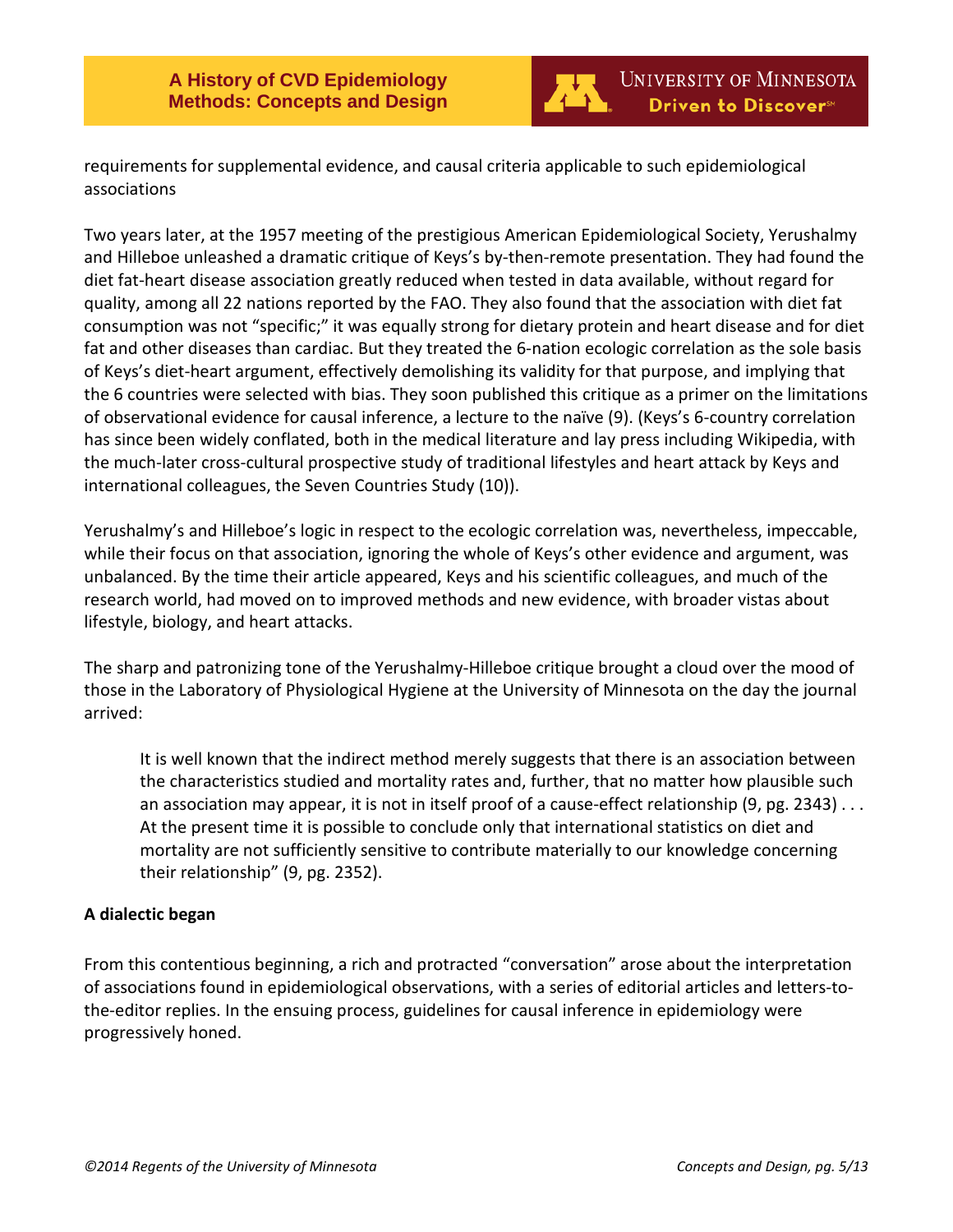

## **Yerushalmy fanned the flame**

This was led off in 1959, again, by Yerushalmy, and soon joined by a string of his mentors, colleagues, and relatives. First, with his Johns Hopkins colleague, Carroll Palmer, came a systematic elaboration of what they termed the "proper handling" of the classical causality issues evoked by observational associations: selection bias and confounding:

The major weakness of observations on humans stems from the fact that they often do not possess the characteristic of group comparability, a basic requirement which in experimentation is accomplished by conscious effort through randomization. The possibility always exists, therefore, that such association as observed may. . . be due to factors other than those under study (11, pg. 28) .

Their guidelines at this early stage of formality proved important in the overall development, particularly by inclusion of these elements:

The suspected characteristic must be found more frequently in persons with the disease in question than in persons without the disease; or persons possessing the characteristic must develop the disease more frequently than do persons not possessing the characteristic; an observed association between a characteristic and a disease must be tested for validity by investigating the relationship between the characteristic and other diseases and, if possible, the relationship of similar or related characteristics to the disease in question. . . In general, the lower the frequency of these other associations the higher is the specificity of the original observed association and the higher the validity of the causal inference (11, pg. 39).

The new article by Yerushalmy and Palmer referred to Bradford Hill's earlier thinking on observation versus experiment in determining causation, from his 1953 Cutter Lecture (12), and to Abraham Lilienfeld's discussion of smoking as a possible cause of lung cancer (13). And once again in this seminal article, Yerushalmy made a particular example of Keys's precipitating event: the ecologic correlation of diet fat and heart disease, writing without qualification: "this original association [of diet fat and cardiac mortality] must be considered nonspecific and cannot be used in even partial support of a supposed causal relationship" (11, pg. 38).

# **Abe's wise questions turned the damper down**

Later that same year, 1959, in correspondence to the same journal, Abraham Lilienfeld, an established academician at Johns Hopkins, responded to Yerushalmy and Palmer, questioning their insistence on specificity as a guide. He advised that cases occurring without the characteristic under consideration do not necessarily invalidate a hypothesis though may weaken it. And he added that greater frequency of the characteristic in those without the disease also fails to invalidate the hypothesis, due to "accessory factors" affecting susceptibility (14).

For example, Yerushalmy's and Palmer's specificity criterion would, erroneously, not allow for a characteristic that induces multiple diseases, as later was found true, for example, for smoking and for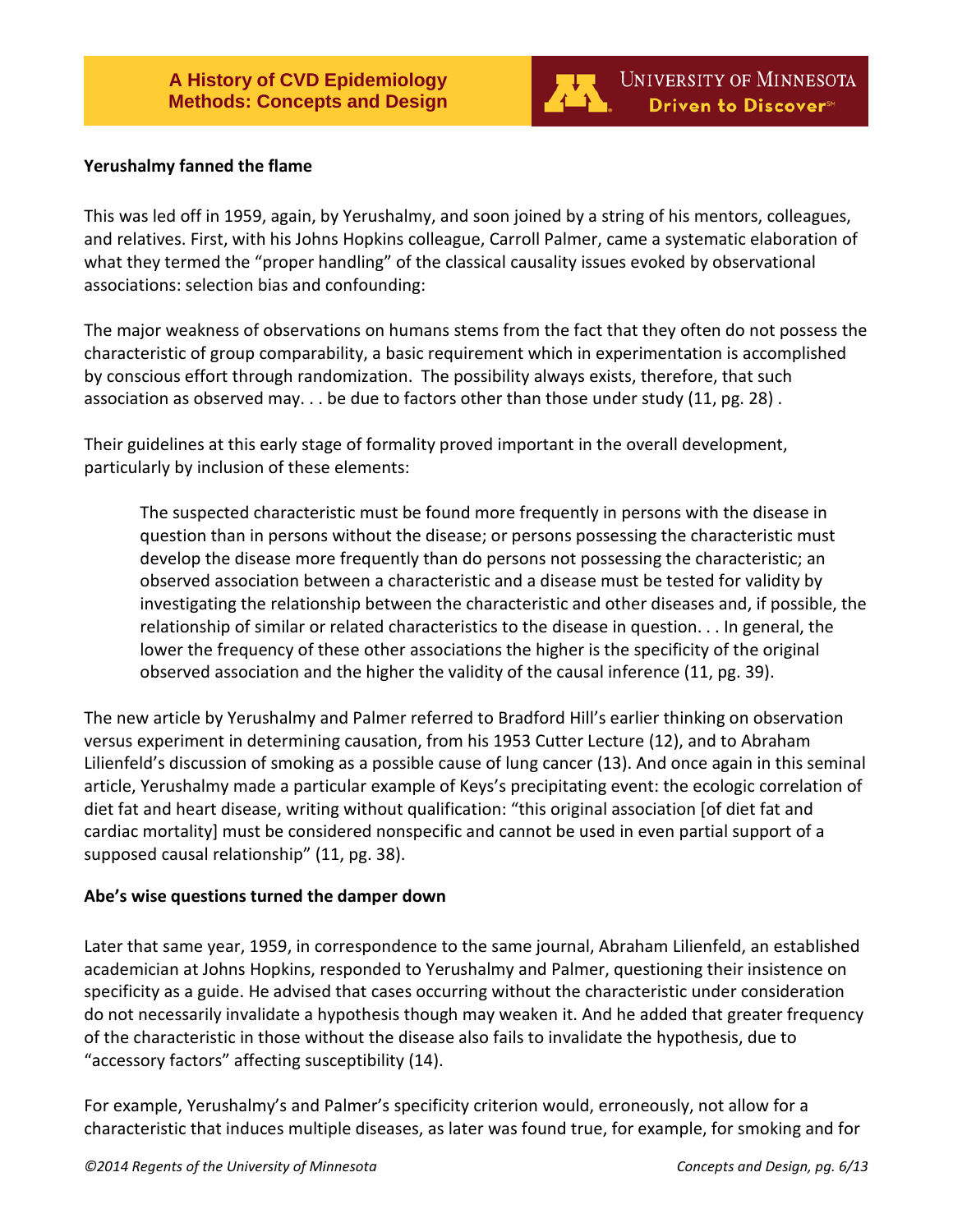

diet and alcohol. This argument Lilienfeld later used powerfully in an editorial: "The Case Against the Cigarette" (15).

Lillienfeld's thinking on the evidence required to arrive at causal inference is thought to have dated from his and Palmer's collaboration on childhood mortality issues (16). During the 1950s and '60s, Lillienfeld refined his causal thinking with his brother-in-law Yerushalmy. "Abe and Yak" (for Jakob Yerushalmy) debated the cigarette smoking-lung cancer relationship heatedly, "usually in the haze of smoke from Yak's cigarette and Abe's pipe" (16, pg. 512).

# **Sartwell fine-tuned the flame**

The next printed response to this on-going discussion appeared in the same journal in 1960. Here Philip Sartwell, a Johns Hopkins colleague of Lilienfeld, added characteristics he felt would strengthen causal inference: replication of the association with different investigators and populations; finding a graded effect, a quantitative relationship between the intensity or frequency or exposure and the frequency of the disease; a chronologic relationship in which the characteristic must precede the disease; and, finally, "biologic reasonableness" of the association. The latter was always to be considered but left suspect, because judgmental (17).

## **Hammond buttressed the rationale**

Unreferenced in this exchange, but contemporaneous with, and likely familiar to all the U.S. participants, were the thoughts of Cuyler Hammond, chief statistician of the American Cancer Society and Yale professor of biometry. Citing R.A. Fisher, he plumped for the suitability in medicine and biology of a probability approach to cause and effect and argued for taking into account the total situation of "causative factors" that increase the probability of developing a disease (18).

In both prime approaches of science, observation and experiment, Hammond considered these characteristics important: the quantity and duration of exposure, the "degree" of association, the consistency of the relation, and the need for supplemental evidence according to strength of the relation. He also dealt with parallel time trends between exposure and disease and the potential for multiple disease effects of a given causal factor. And he emphasized the remoteness of opportunities for experiment in humans, hence the need for systematic evaluation of observational evidence.

Hammond was early to argue that despite lack of certainty, "in human affairs, important decisions must necessarily be based upon the preponderance of evidence" (18, pg. 194).

Thus, from the heat of debate a burnished set of guidelines had emerged.

Then, in the early 1960s, due to the urgency of advice needed for the Report of the U.S. Surgeon General on Smoking and Health, causal criteria were taken up as a national priority by other, independent and presumably unbiased minds.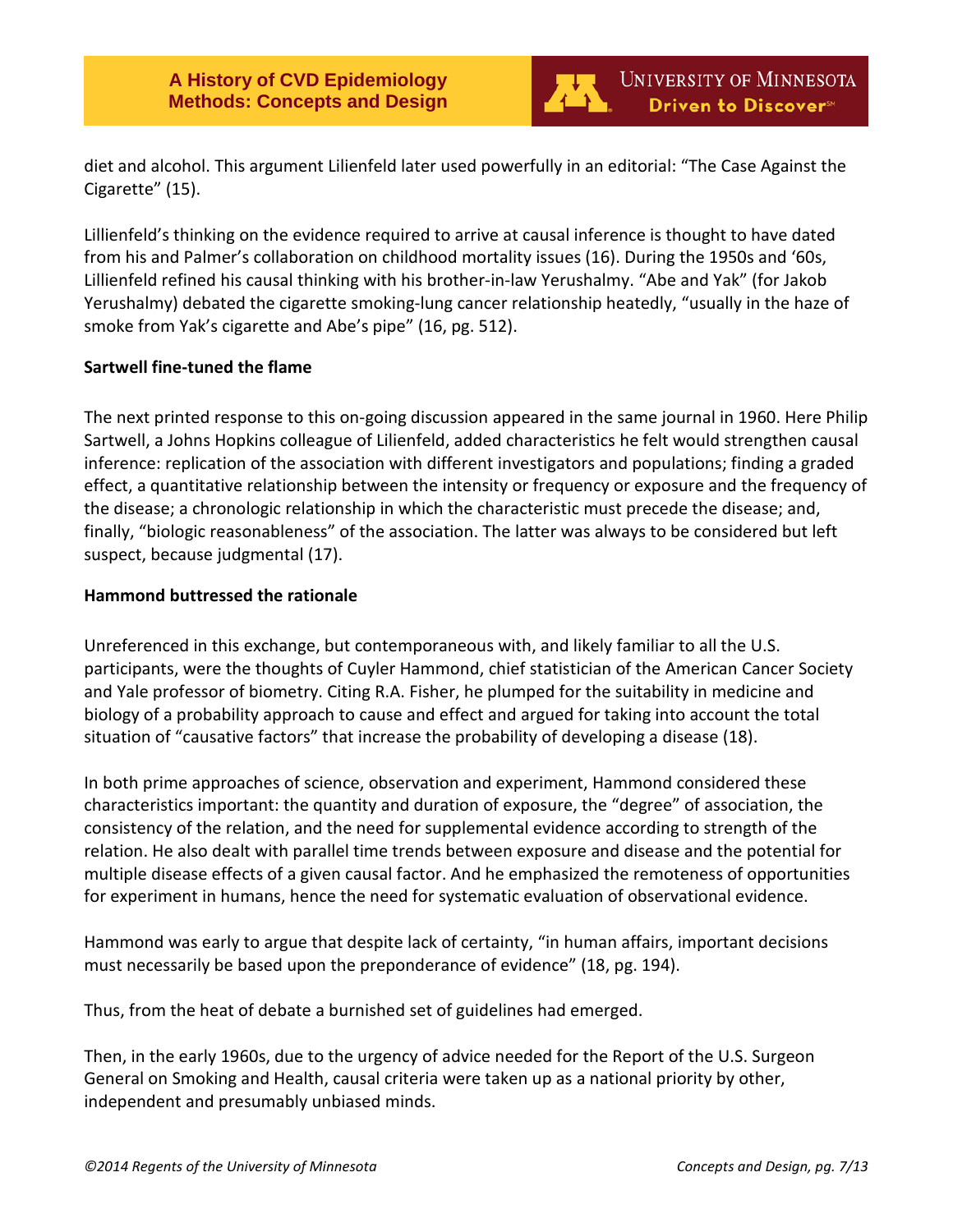

#### **Stallones provided order to the spectrum**

In 1963, Reuel "Stony" Stallones, then Dean of Public Health at the University of California, Berkeley, was named consultant to President Kennedy's initiative establishing the Advisory Committee to the Surgeon General on the role of tobacco in health. For evaluation of epidemiologic evidence in his assignment on smoking and CVD, Stallones presented the committee a draft of the causal criteria (19), and the following preamble to the national report:

Statistical methods cannot establish proof of a causal relationship in an association. The causal significance of an association is a matter of judgment which goes beyond any statement of statistical probability. To judge or evaluate the causal significance of the association between the attribute or agent and the disease, or effect upon health, a number of criteria must be utilized, no one of which is an all-sufficient basis for judgment. These criteria include: the consistency of the association; the strength of the association; the specificity of the association; the temporal relationship of the association; [and] the coherence of the association (2, pg. 20).

Stallones' draft to the Advisory Committee ranked the criteria differently and had this caveat:

The application of these rules may be modified by knowledge of the precision with which the variables may be measured and by whether a factor is considered to be necessary or contributory and sufficient or insufficient. All of these considerations must be involved in the judgment of the importance of smoking as a causative factor . . . (19, pg. 4-5).

Stallones' daughter, epidemiologist Lorann Stallones, told us in a 2008 reminiscence of her father: "It is my understanding that Mickey LeMaistre [former President of the University of Texas and member of the Advisory Committee] has a napkin that Dad wrote these ['rules'] down on while they were working on the Surgeon General's Report."

A more colorful, possibly fanciful, depiction of Stallones' off-the-cuff summation of the guidelines was quoted, without attribution, in Richard Kluger's book "Ashes to Ashes," in a scene from the June 1963 meeting of the Committee in Saratoga Springs: "Stallones said, 'This is what I think we've been talking about;' taking an empty pack of Luckies from his pocket and tearing it apart, scrawled on the inside surface of the wrapper: 'The consistency of the statistical association, the strength of the association, specificity of the association, and the coherence of the association'" (20, pg. 252).

Neither records of that meeting, archival drafts of the Report, nor references cited in the Report make attribution to origins of these characteristics from outside the Committee. When we asked Stallones in the late 1960s where he got the causal criteria, his main contribution to the Report, he responded: "They just came into my head. I probably read them somewhere."

In fact, the guidelines were not universally applied within the Report. John Hickam, in a letter to Len Schuman, scribe for the Report, requested they be highlighted elsewhere and not be included in his section on CVD and respiratory diseases (19). In the end, the guidelines were presented early, in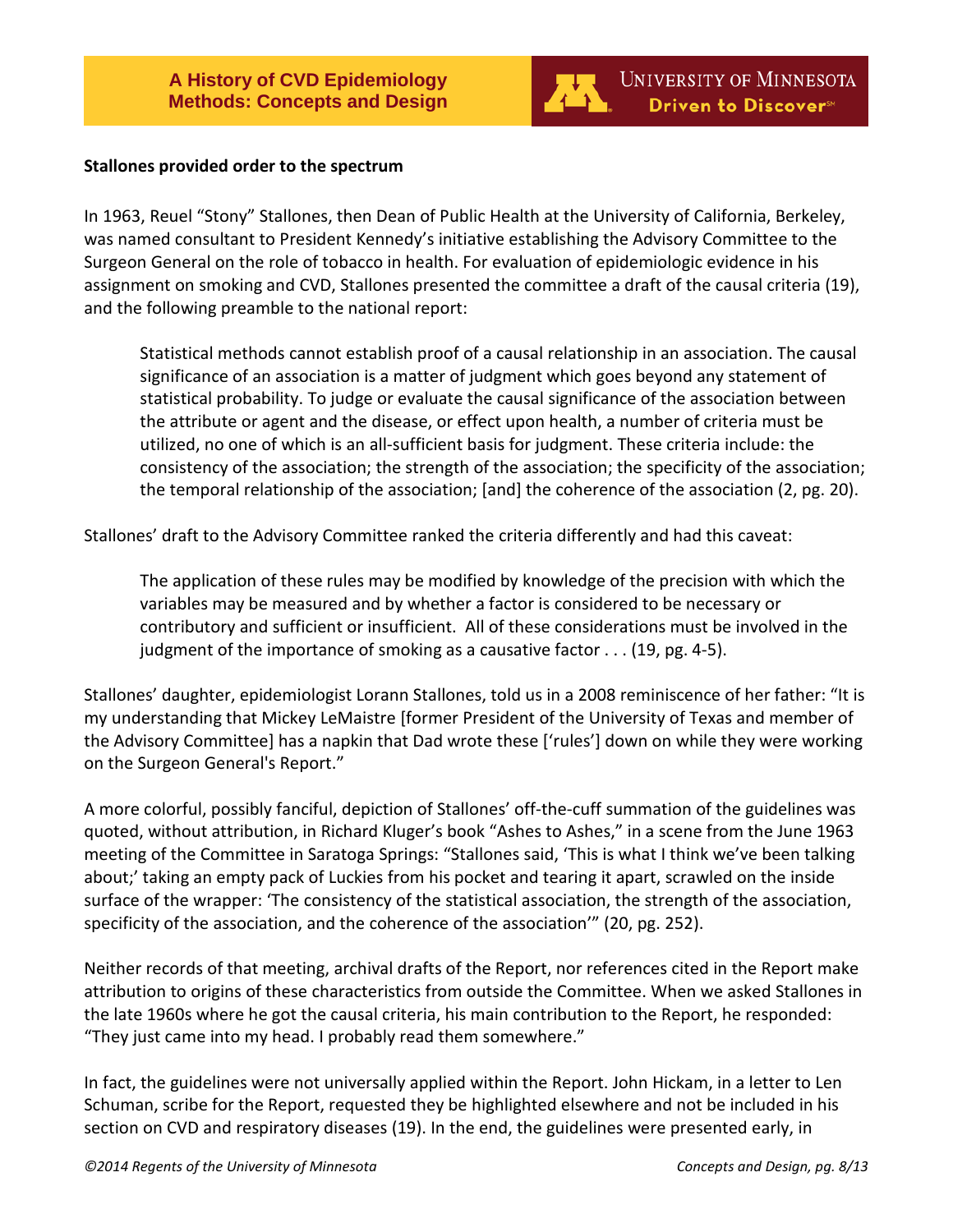**A History of CVD Epidemiology Methods: Concepts and Design**



Chapter 3, and elaborated in the Report's main Chapter 9, on smoking and cancer. In contrast to their absent consideration for smoking and CVD, each cancer type was run systematically through the gamut for its match to "Stallones' criteria" (2).

Today, the Report is widely credited in the U.S. with more than its due for the formulation of the guidelines, but also, properly, for their first application to a major health issue. Through them, the Report was enabled to credibly recognize the main cause of lung cancer, launching an international public health effort against tobacco.

## **Sir Austin etched the tablet**

In his President's Address to the Section on Occupational Medicine of the Royal Society of Medicine in 1965, Austin Bradford Hill, head of epidemiology at the London School of Hygiene and Tropical Medicine and professor emeritus of statistics at the University of London, asked: "What aspects of [an] association should we especially consider before deciding that the most likely interpretation of it is causation?" (3, pg. 295)

Hill had long pondered his findings of an association of cigarette smoking and lung cancer from the British Doctors Study. In research and teaching he had displayed a clear priority of ordered thinking about causality. For example, Hill had vigorously engaged, on the American platform of his 1953 Cutter Lecture, the issue of causal inference from observational versus experimental evidence. There he was reacting in defense of observations to the preceding lecture by Oxford nutritionist Hugh Sinclair, who maintained bombastically that: "the use of the experimental method has brilliant discoveries to its credit, whereas the method of observation has achieved little" (12, pg. 995).

Pioneer, as was Hill, in the design of case-control and cohort studies (e.g. the British Doctor's Study), as well as early designer and advocate of randomized clinical trials (RCT), he pointed out in this early lecture how so few lifestyle effects on health are amenable to experiment. Accordingly, he proposed ways to sharpen data collection and reduce bias, so that observations might "be made in such a way as to fulfill, as far as possible, experimental requirements" (12, pg. 995).

It seems strange, therefore, that in his 1965 address he failed even to allude to the elegant layout of the guidelines found in the 1964 U.S. Report, or to the considerable American thinking found in the documented exchange of views that led up to that report.

In any case, because of the clarity and color of his language, we quote "Hill's Guidelines" verbatim (with italics and comments added):

"First upon my list I would put the strength of the association. (3, pg. 295)."

Hill illustrates strength of association by his own finding of 10- to 20-fold greater rates of lung cancer in heavy smokers of cigarettes.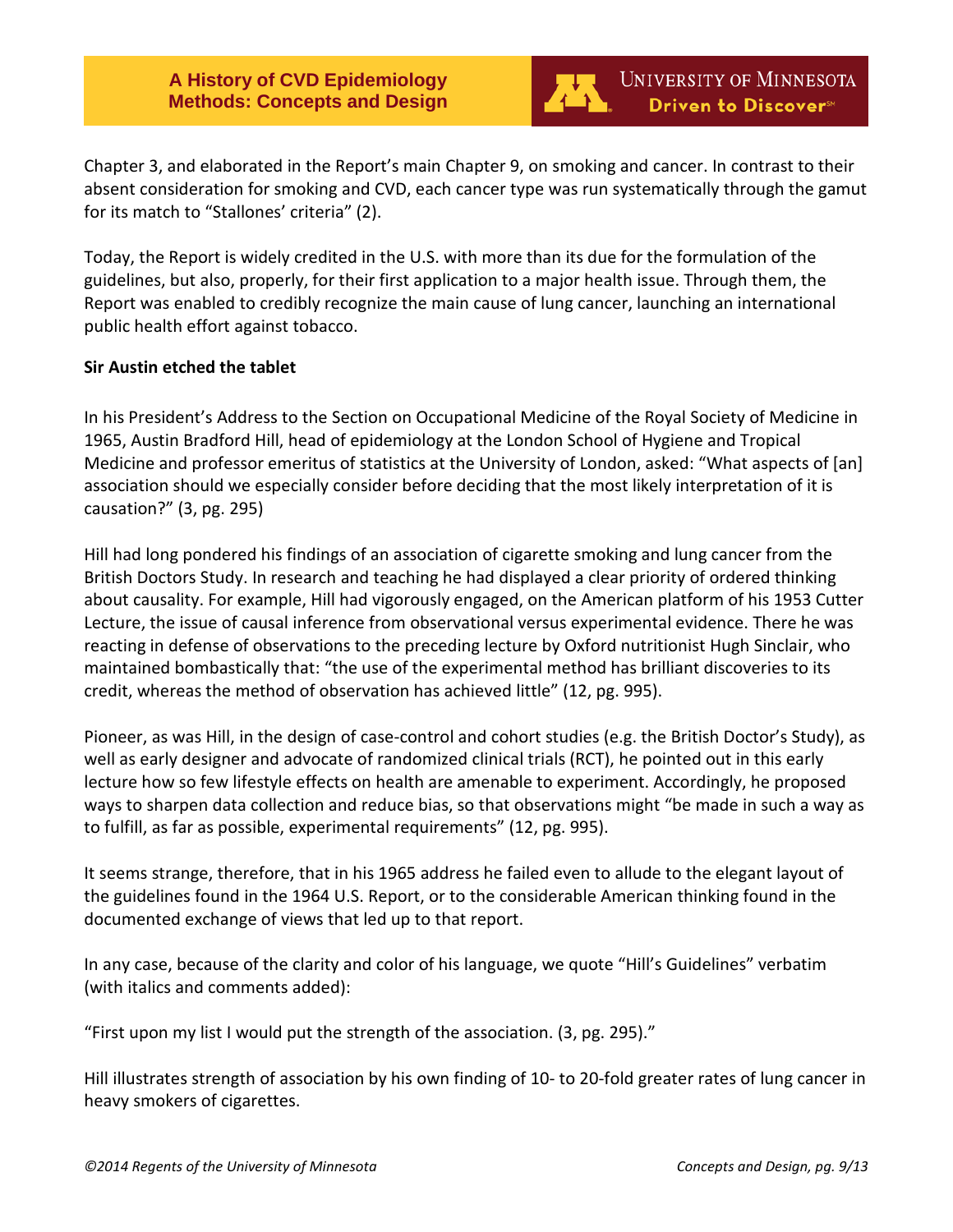

"Next on my list of features to be specially considered I would place the consistency of the observed association" (3, pg. 296).

To illustrate consistency, Hill mentions--in one of only two citations of the U.S. Surgeon General's Report of the year before--its findings of the cigarette smoking-lung cancer association in 29 retrospective and 7 prospective inquiries.

"Specificity of the association [is] the third characteristic which invariably we must consider" (3, pg. 297).

On this point of contention, Hill considered that if specificity exists, we may be able to draw conclusions without hesitation; [but] if it is not apparent, we are not thereby necessarily left sitting irresolutely on the fence" (3, pg. 297).

"My fourth characteristic is the temporal relationship of the association—which is the cart and which is the horse?" [And this is] "particularly relevant with diseases of slow development" (3, pg. 297).

"Fifthly, if the association is one which can reveal a biological gradient, or dose-response curve, then we should look most carefully for such evidence" (3, pg. 298).

"It will be helpful if the causation we suspect is biologically plausible." {He qualifies:] "What is biologically plausible depends upon the biological knowledge of the day" (3, pg. 298).

"Coherence: . . the cause-and-effect interpretation of our data should not seriously conflict with the generally known facts of the natural history and biology of the disease" (3, pg. 298).

Here, Hill cites a whole paragraph from the U.S. Advisory Committee report about the coherence of the temporal rise in cancer and in cigarette smoking, indicating that he was intimately acquainted with the earlier report by the time he gave his President's Address.

"Experiment: Occasionally it is possible to appeal to experimental or semi-experimental evidence." [If people stop smoking cigarettes] "is the frequency of the associated events affected? Here the strongest support for the causation hypothesis may be revealed" (3, pg. 298).

"Analogy: With the effects of thalidomide and rubella before us we would surely be ready to accept slighter but similar evidence with another drug or another viral disease in pregnancy" (3, pg. 299).

Hill concluded that, "No formal tests of significance can answer those questions" (3, pg. 299) and closed his discourse in the tradition of John Snow, with a powerful message about taking public action based on congruent, if forever-incomplete, evidence for cause:

All scientific work is incomplete--whether it be observational or experimental. All scientific work is liable to be upset or modified by advancing knowledge. That does not confer upon us a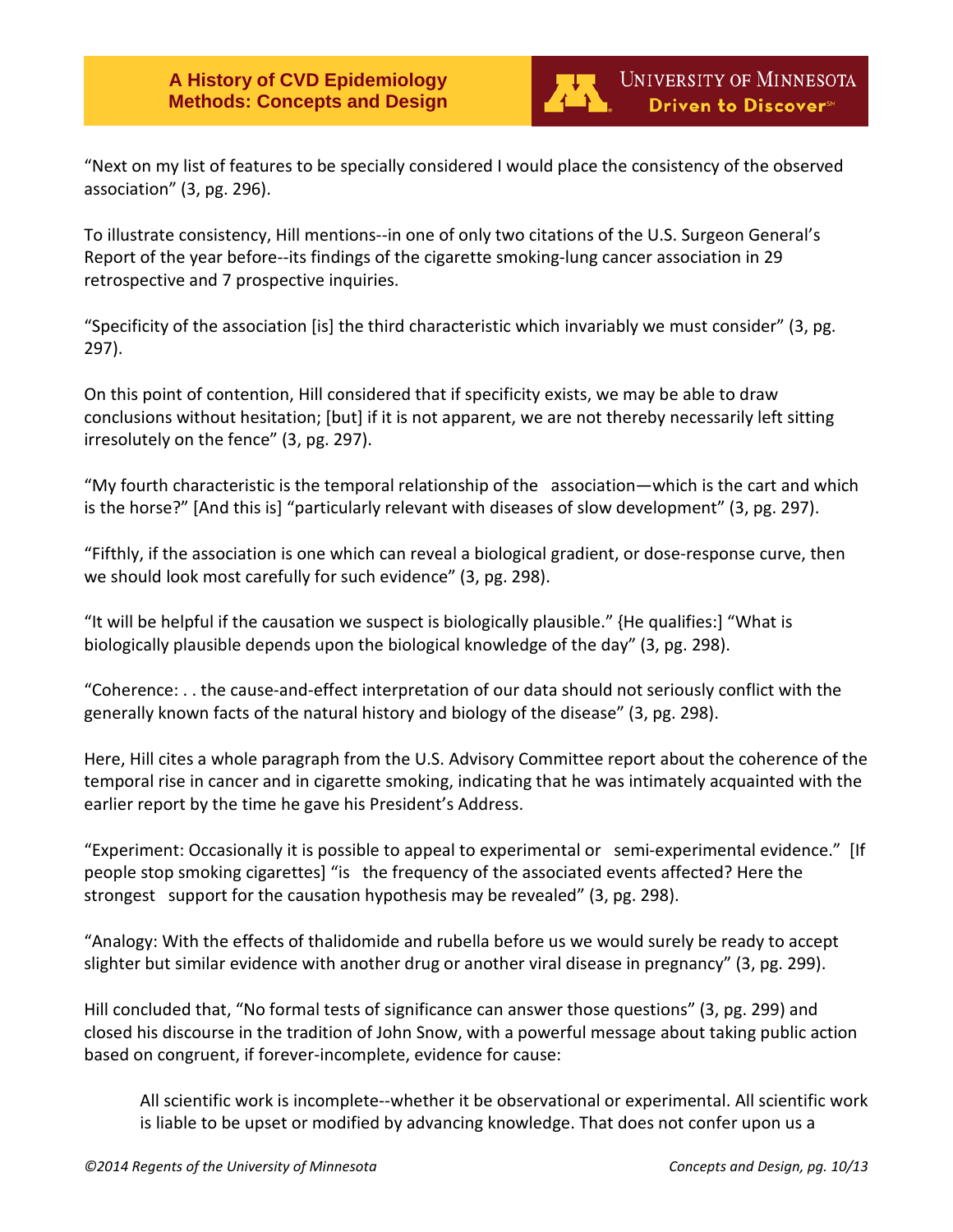

freedom to ignore the knowledge we already have, or to postpone the action that it appears to demand at a given time (3, pg. 300).

## **Hill's Predecessors**

Absent the accrual of characteristics seen in the American dialogue about the guidelines, or direct evidence of Hill's exposure to those developments, Morabia attributed Hill's synthesis to his exposure to the 18th century thinking on causality of Scots philosopher, David Hume. He puts Hume, Hammond, Yerushalmy, Palmer, Lilienfeld, Sartwell, and the Surgeon General's Advisory Committee, all, in a chain of predecessors (if unacknowledged) to Hill (21, pg. 369).

According to Labarthe and Stallones, Hill's intent was pragmatic, to provide humble guidelines to individual judgment rather than fixed rules and commandments from on high (22). Berlivet added the opinion that Hill's expanding the guidelines from 5 in the U.S. Report to 9 in his, was intended to reach: "a stricter regulation of causal inference in epidemiology… to avoid the traps of any epistemological debate on causality. . . Bradford Hill always pledged against a strict interpretation of his own formalization" (23, pg. 58).

On the point of Hill's failure to credit either the documented thinking of American experts prior to the 1964 U.S. Report, or the Report itself, we have the following statement found in his personal memoir written to Brian Furner, librarian of the London School of Hygiene and Tropical Medicine in 1988:

In 1964 Richard Shilling persuaded me to become the first President of the new section of Occupational Medicine of the Royal Society of Medicine. My presidential address was "The Environment and Disease – Association or Causation." There is here a question of priority. I had been thinking on these lines for a long time and at about that time someone wrote a similar article in the U.S. Surgeon General's Report on smoking and lung cancer. Had I seen it--I think I probably had--but I elaborated on it and presented it in a talk that I gave to the 100th meeting of the Medical Section of the Royal Statistical Society (held in the [London] School). This was not published so I took it up again, further elaborated it and used it as my Presidential Address. And later I transferred it to my short textbook as a final chapter. The question of priority (it does not matter a damn to me) turns on whether I had seen the Surgeon General's report or not. I would guess I had, made a mental note of it and developed it. This is what I wrote to some U.S. prof. who wrote to ask me about it (1985/86) [Italics added] (24).

In epidemiology today, these thoughtful "joint" (U.S.-UK) guidelines to causal inference from statistical associations-are enshrined. Though rejected as subjective or not logical by a few (6), debated and supplemented by leading theorists (4,5, 25), they are, nevertheless, widely observed in common usage (25,26).

Thus, our anecdote about a fire lit in the mind of gruff skeptic and statistician, Jacob Yerushalmy, by the naïve bluster of physiologist Ancel Keys, may provide a little color to the otherwise staid origins of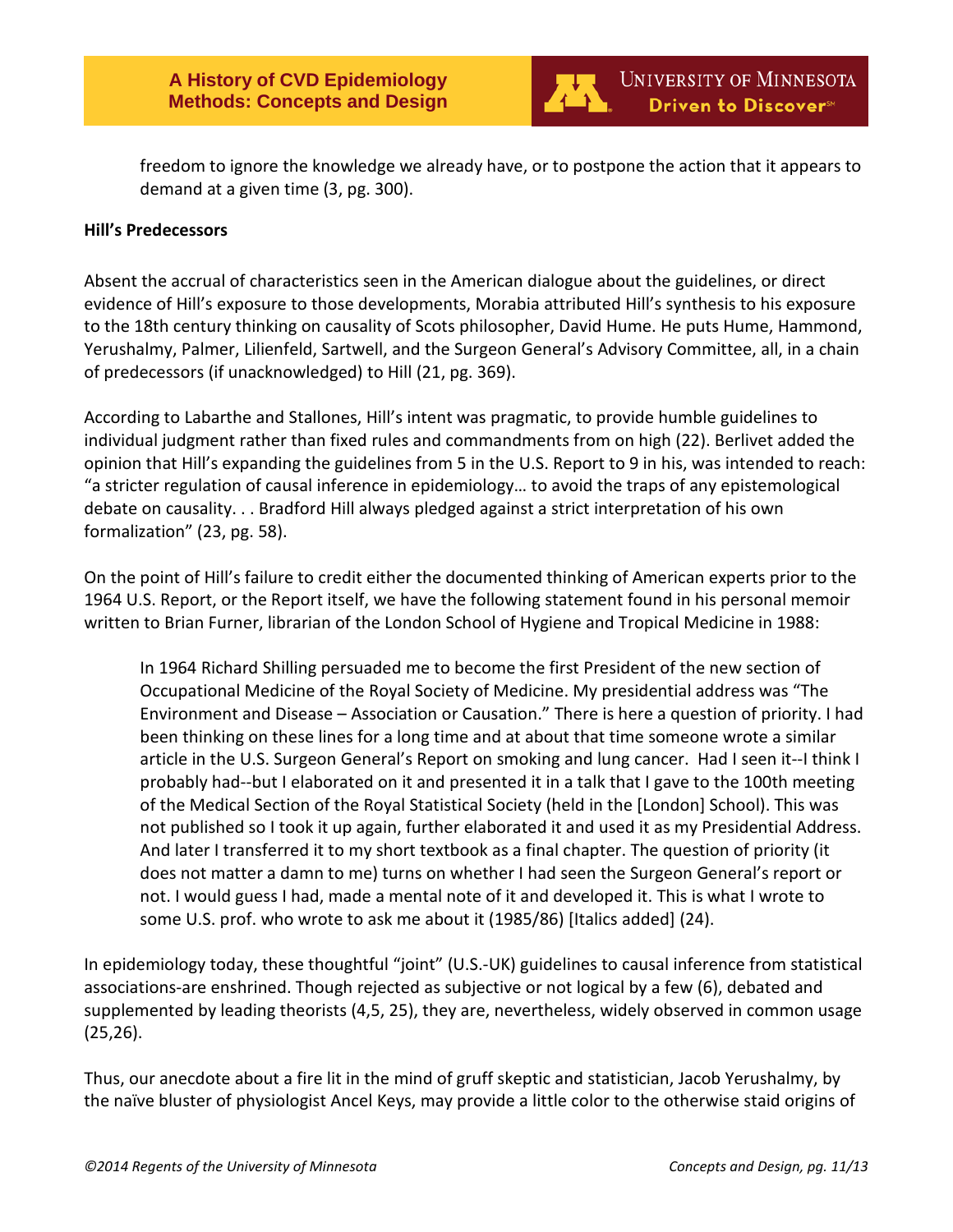

these classic criteria. The subsequent exchanges, moreover, assembled in series probably for the first time here, show clearly the guidelines evolving among American scholars between 1957 and 1963.

Among the historical contingent that has thought the Surgeon General's Report the true Act of Creation, and accepted the Advisory Committee's self-anointed title, views of the Report may now change. Another contingent, which has considered "Hill's Criteria" delivered truth, the Nine Commandments, may now ponder what preoccupation led Bradford Hill not to acknowledge the scholarship of others, at home or over the seas. We find that original sources—the words of Stallones and Schuman in the U.S., and Hill's memoir in a London archive—reveal no evidence to dispel the mystery of misplaced priority and provenance. We suspect, however, neither pride nor intrigue. *(Henry Blackburn and Darwin Labarthe)* (27)

# <span id="page-11-0"></span>**References**

1. Koch, R. About the Present State of the Bacteriological Diagnosis of Cholera. Journal for Hygiene and Infectious Diseases. 1893;(14): 319-333 (in German).

2. Smoking and Health: Report of the Advisory Committee to the Surgeon General of the Public Health Service. US Department of Health, Education, and Welfare, Public 3Health Service Publication No. 1103. 1964.

3. Bradford-Hill, A. President's Address. The Environment and Disease: Association or Causation? Proceedings of the Royal Society of Medicine. 1965;58(5): 295-300.

4. Evans, A.E. Causation and Disease: The Henle-Koch Postulates Revisited. Yale Journal of Biology and Medicine 1976;49:175-95.

5. Susser, M. Causal Thinking in the Health Sciences: Concepts and Strategies in Epidemiology 1973. London, Oxford University Press.

6. Burch, P.R.J. The Surgeon General's "Epidemiologic Criteria for Causality." A Critique. Journal of Chronic Diseases. 1983. 36:821-836.

7. Lilienfeld, A.M. The Surgeon General's "Epidemiologic Criteria for Causality." A Critique of Burch's Critique. Journal of Chronic Diseases. 1983;36: 837-845.

8. Keys, A. Atherosclerosis: a problem in newer public health. Journal of the Mount Sinai Hospital. 1953;20 (2):118-39.

9. Yerushalmy, J. and Hilleboe, H.E. Fat in the diet and mortality from heart disease. New York State Journal of Medicine. 1957;57(14): 2343-2354.

10. Keys, A, ed. Seven Countries: A Multivariate Analysis of Death and Coronary Heart Disease. Cambridge: Harvard University Press;1980.

11. Yerushalmy, J. and Palmer, C.E. On the methodology of investigations of etiologic factors in chronic diseases. Journal of Chronic Diseases. 1959;10(1): 27-40.

12. Bradford-Hill, A. Observations and experiment. New England Journal of Medicine.1953; 248(24): 995-1001.

13. Lilienfeld, A.M. Emotional and other selected characteristics of cigarette smokers and nonsmokers as related to epidemiological studies of lung cancer and other diseases. Journal of the National Cancer Institute. 1959;22(2):259-282.